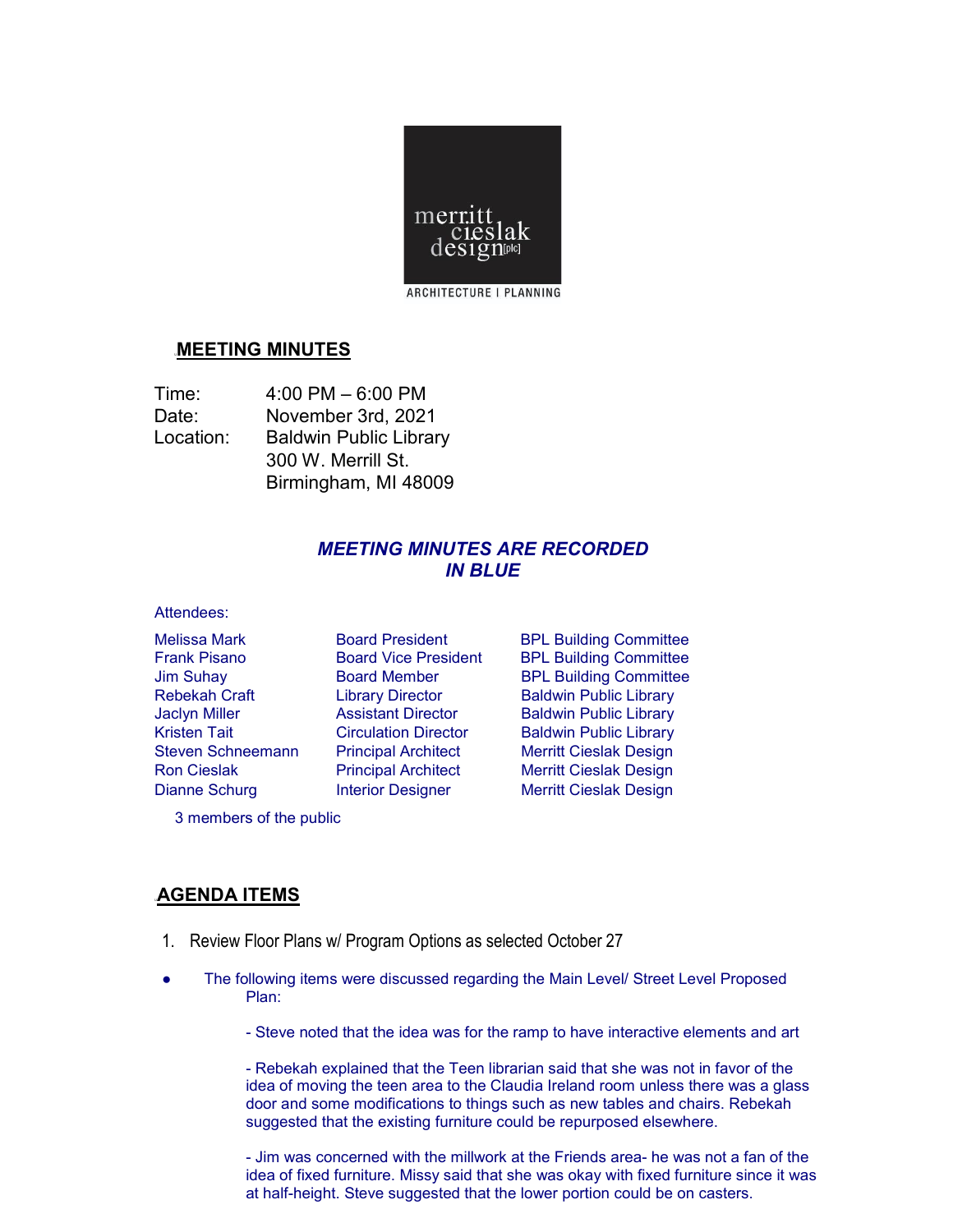- Jim did not like how far out the Cafe area came into the collaborative space and felt like it cut off the space- Steve suggested that this could be reconfigured and Ron noted that if the cafe were to be self-serve it would require even less space. It was also noted that a variety of furniture types in the cafe would be ideal to accommodate all patrons.

- Jim asked about the views from the ramp to the cafe. Steve explained that the idea was to keep it as open as possible.

- Steve also noted that it might be an ideal time for the library to reach out to local coffee shops and see if there might be any interest in another location at the library. Jim noted that it would be good to know if they even had any options. It was also noted that if they weren't planning to charge rent they would be concerned with competition with local shops. Ron said that if they didn't have a staffed cafe then the library would have more flexibility with renting out the collaborative space as a meeting room.

-The next topic covered was the 3-stop elevator. The Building Committee determined that the amount of space required to create a hallway from the elevator to the main corridor from the lower level meeting rooms took too much space away from the room, and felt that incorporating a 2-stop elevator instead would be adequate.

-Steve explained that the original building and the entrance wall at the Birkerts did not align, reorienting the view at the circulation area intentionally to create visual access to the grand hall.

-Jim suggested creating 2 study rooms and 1 group study and Steve explained that this would require the rooms to bump out further in order to give more space to the rooms. Rebekah said that these rooms would make good tutor rooms. Kristen also noted that if there were less people in the rooms- it would maintain a quieter sound level.

- For the Teen Scene relocation, Rebekah said she would talk to the staff about a satellite staff desk location for visual security.

- Rebekah asked where the new Hot Picks new location was asked about where this would go. MCD said that they felt that putting it adjacent to the new Circ desk would be an ideal location. Steve also suggested repurposing the existing shelving and staff noted that they were too tall to utilize the upper shelves.

- Missy asked where the holds were going to be relocated and Steve explained that the idea was to incorporate double sided cubbies behind the new circ desk for holds. Ron also suggested a low barrier or wall behind the circ desk to separate the space from the patrons at the hold shelves.

-It was also noted that there would be a low open half wall between the stairs and large print- potentially glass balustrades.

- Steve also suggested that the teen scene book stack could be put back where it had been cut back at the new book sorting. Kristen requested a glass sliding door at the new book sorting to create ease of access for staff.

- Jaclyn requested the elevator be well-insulated to detract from noise carrying into the meeting rooms.

- Rebekah was concerned with the idea of children climbing on the guardrail of the ramp. Steve suggested raising several inches higher than the minimum requirement to decrease the chances of this happening. It was also requested that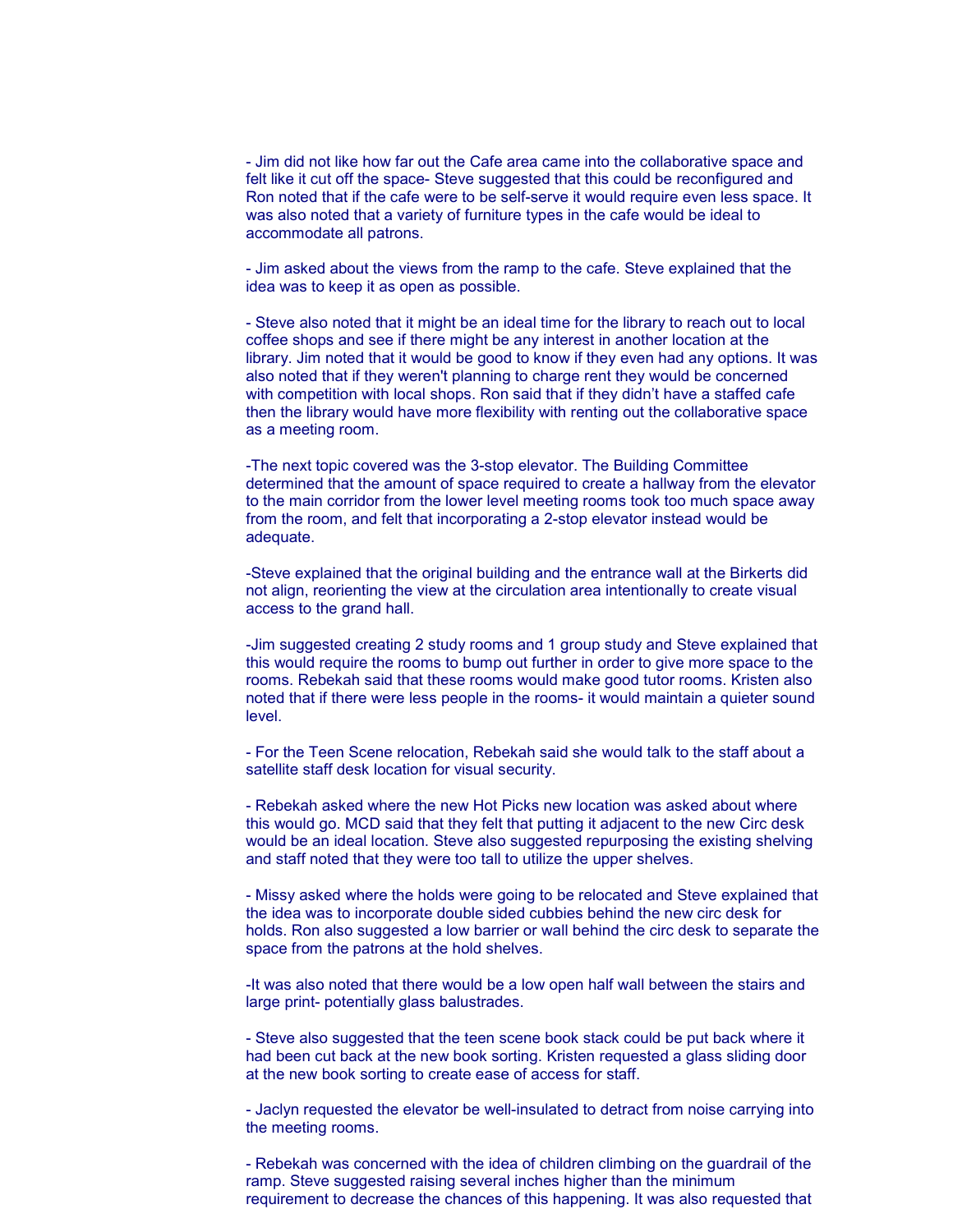the ramp be able to accommodate a double wide stroller.

- Rebekah commented that the location of the street level toilet room was ideal because of its proximity to Shain Park.

- Missy and Jim asked about the roofline for the addition where it expands outside of the curve. JIm was concerned it would look like a 4th building. Steve mentioned that the idea was to create a thin profile roofline.

- Missy asked about the HVAC system in the expansion area, Steve said the idea was to incorporate the new system in creative locations- similar to the Birkerts addition- and he also noted that MCD was taking a look at utilizing radiant heating inside and outside. Missy asked whether it was time to consider sun heating up the expansion area and Steve said that we should consider it now and determine what types of systems to consider such as brise soleil on the facade to mitigate overheating along the glass wall.

-Frank suggested sun shades at the glass and recess it above, and having it on an automatic system to come down. He also suggested film on the glass and Steve said that MCD could take a look at "fritted glass" as well. Ron noted that it was best to look at which options would integrate best with the architecture so that it did not appear as an afterthought.

- Kristen asked whether the wall at the Friends area would be a solid full height wall and Steve said that the idea was that it would give privacy to circulation staff and to provide more wall space for Friends book display.

-Jim requested that the ceiling at the existing circulation area be raised as much as possible to open it up visually.

-Missy asked whether not using the granite pavers at the plaza might reduce the cost. Steve explained that while it would, that there were ways to utilize the pavers in order to create a connection with Shain Park without only using the granite pavers- they could be integrated with other materials and used to highlight spaces. Steve noted that there was a lot of value in making the exterior plaza feel like an expansion of Shain Park.

- There was also a question as to whether it was determined if there was any way to get Merrill as a one way. Rebekah explained that The Community House would prefer to close off Merrill completely but that the Planning Director did not see this as a potential change in the next several years.

- Jaclyn asked about what flooring materials were being considered for the cafe area. She requested that it be slip resistant. Steve explained that any materials specified would be mindful of this concern.

- The next topic covered was the flooring at the vestibule, Steve suggested a pedigrid system and noted that it would need to be cleaned regularly.

- Missy asked when the Building Committee could expect a revised Cost Model, and Steve said that an updated one would be provided at an upcoming meeting. Jim was concerned about the cost comparison to what was previously proposed and Steve explained that the value of the additional space and the requirements of the enclosed ramp would drive the need for the additional expansion area.

The next portion of the meeting was open for Public Comments:

- The first guest from the public was John Gardner who asked whether a site analysis had been done for the project and Steve had explained that it was in an earlier meeting with diagrammatic design proposals. John Gardner also asked whether the skylight addressed the previously proposed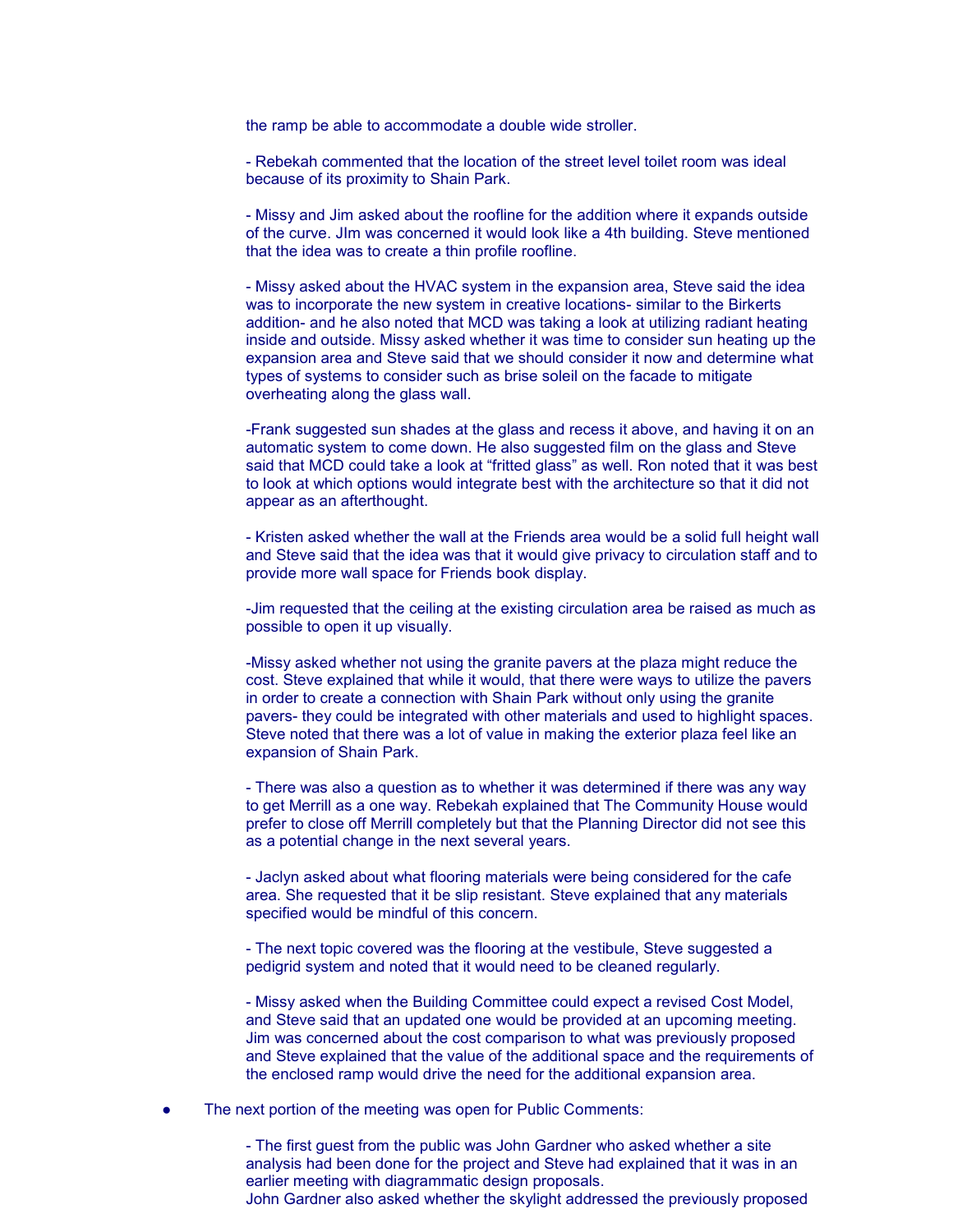concept of opening up the views to the 1927 building facade. Steve explained that it was considered and that this would be looked at in 3D models.

- The next guest from the public was Robert Ziegelman who explained that the previous architectural proposal was to open a skylight from the overhang at the street all the way to the facade, and he asked whether this was considered in the design process. Steve explained that while this had been considered, the concept to open up the view from within so that from street level coming up the grand staircase that the patrons would get an experiential view of the original building.

-The final guest from the public was David Bloom who asked about the elevations at the cafe and how that worked with the café. Steve explained that the cafe was at street level. David also asked whether it was considered to make the South wall operable to open up to the plaza as well as the west wall, and Steve explained that there were concerns with HVAC maintaining a comfortable state and elements/ critters/ getting into the library and causing issues for patrons and library staff. He noted that opening the expanse of the East wall was sufficient for the cafe. David Bloom then asked whether the library planned to charge rent for the cafe and suggested that part of the profits could go to the library. He also asked whether it could be designed to be self-serve in the case that there were no vendors interested. Steve explained that the idea was to make it flexible to accommodate either outcome.

-The next question from David Bloom was whether the limestone bands at the Birkets building were considered with the facade of the addition and said that he felt it was important to take the opportunity to pay homage to the Birkerts building by considering this. Steve said that he agreed and that this was certainly being considered with the design proposal.

David also asked if there could be shades at the meeting room to make it more multi-functional (i.e. room darkening for presentations and movies) and suggested that the shades could come up from the floor. Steve said that while this was an option it may not be a priority for the library.

- The final comments from David Bloom were regarding the Claudia Ireland room and the Circulation desk. For the Claudia Ireland room he was concerned that too much noise from teens would transfer into the grand hall. For the Circulation desk he asked whether Steve had considered that moving the circulation desk away from the circulation area might be problematic. Steve explained that relocating the teens to the Claudia Ireland room could be done with surveillance of staff, and that glass doors could be implemented to reduce noise levels.

For the circulation desk Steve noted that it was by request of the circulation staff that it be relocated to a more prominent area closer to the new entrance and that there was no concern about work flow between spaces. Kirsten added that having a second circulation desk would only cause more problems- and that relocating it was a better move to address concerns of proximity to entrance.

### 2. Review Next Steps

**3D Design** 

- MCD will provide exterior 3D renderings at the upcoming meeting- incorporating all changes discussed in the meeting.

Plaza + Lightning Design

- Steve mentioned that the partnership with Grissim Metz Andriese and Illuminart would help to provide more informed decisions for the library addition.